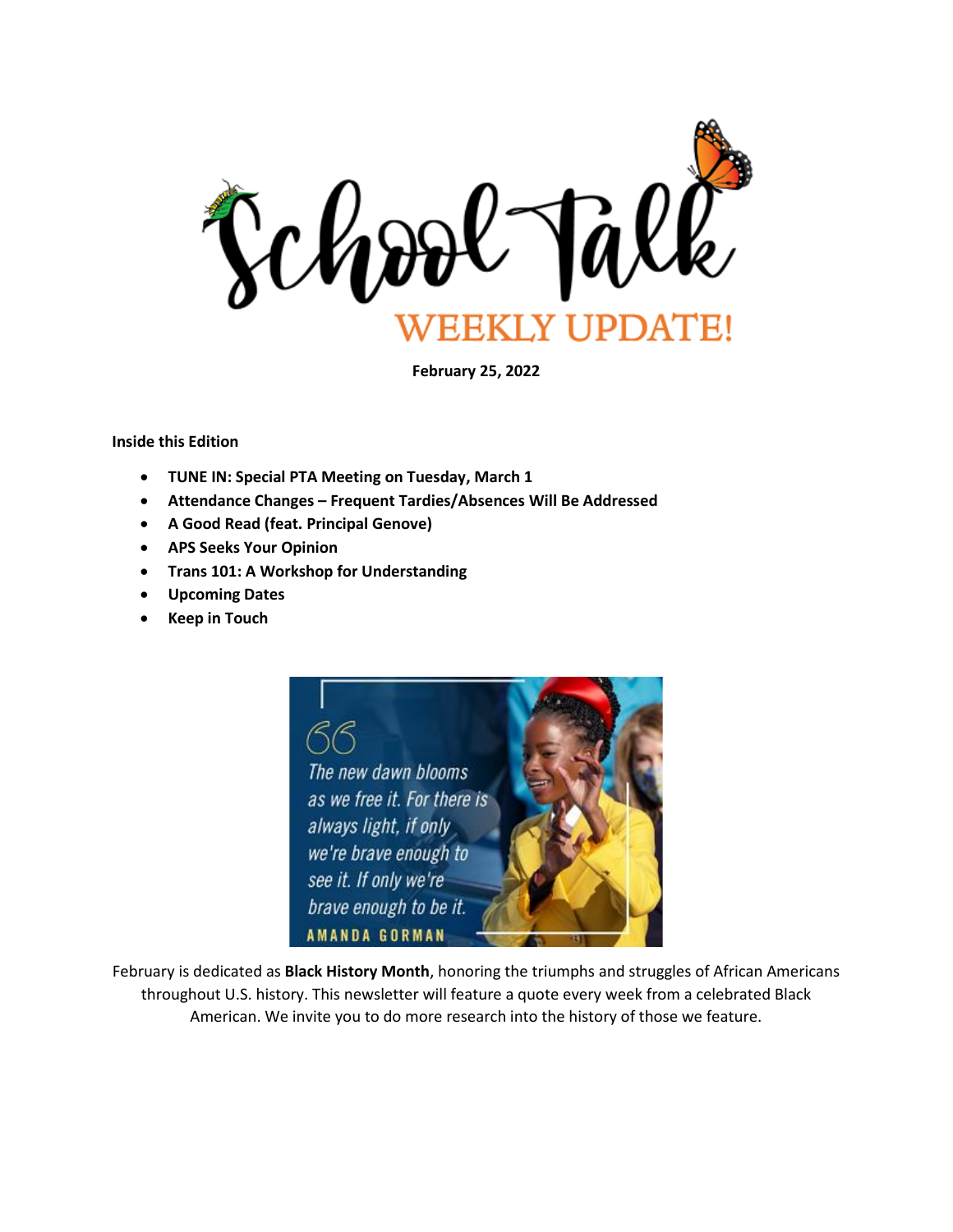# **W** TUNE IN: Special PTA Meeting on Tuesday, March 1

This Tuesday, March 1<sup>st</sup>, join the ACMPTA's general meeting to hear guidance from **Principal Genove** regarding the new APS mask mandates (TBA on Monday) and, in the later half, meet new School Board member, **[Mary Kadera](https://www.apsva.us/school-board-members/mary-kadera/)**, who also serves as our School Board liaison. At 7PM on Zoom: **Meeting ID 399 269 8481/Password: MPSA22**

### **Attendance Changes - Frequent Tardies & Absences Will Be Addressed**

APS is requiring that school begin strictly monitoring student attendance**. If your child has more than 5 unexcused absences**, your family will be referred to the school attendance specialist and/or social worker**. If your child has 15 consecutive unexcused absences**, your child will be unenrolled from the program. Frequent unexcused tardies will also be reported to the school attendance specialist and/or social worker.

The following are considered **EXCUSED** absences or reasons for tardies:

- Illness, quarantine of student, doctor or dentist appointment
- Death in the family
- Observance of a religious holiday
- Summons to a court of law
- Violent storms or state emergencies
- Suspensions
- Severe family emergency

Family vacations, staying home to visit with out of town relatives, attending special events or celebrations, and oversleeping are not considered excused.

## **A Good Read (featuring Principal Genove)**

This article about children's emotional growth and the pandemic was published in Education Weekly and features quotes from our principal, **Catharina Genove**[. Read it here.](https://www.edweek.org/leadership/educators-see-gaps-in-kids-emotional-growth-due-to-pandemic/2022/02?utm_source=nl&utm_medium=eml&utm_campaign=eu&M=64316665&U=1750334&UUID=730857586eeb7ed401e85c67a078929a)

### **APS Seeks Your Opinion**

#### **2022 Your Voice Matters Survey**

APS will conduct the 2022 Your Voice Matters Survey of students, families, and staff in early March through April 2022. The survey is conducted biannually in partnership with the [Arlington Partnership for](http://track.spe.schoolmessenger.com/f/a/6MfaDO-UVYlYLWv77rBNIg~~/AAAAAQA~/RgRj-TXFP0QdaHR0cHM6Ly9hcGN5Zi5hcmxpbmd0b252YS51cy9XB3NjaG9vbG1CCmIWRQIYYkWfA3xSHGtpYS5zdGV2ZW5zb25oYXluZXNAYXBzdmEudXNYBAAAAAE~)  [Children, Youth, and](http://track.spe.schoolmessenger.com/f/a/6MfaDO-UVYlYLWv77rBNIg~~/AAAAAQA~/RgRj-TXFP0QdaHR0cHM6Ly9hcGN5Zi5hcmxpbmd0b252YS51cy9XB3NjaG9vbG1CCmIWRQIYYkWfA3xSHGtpYS5zdGV2ZW5zb25oYXluZXNAYXBzdmEudXNYBAAAAAE~) Families (APCYF) to provide a snapshot of APS students, school climate and engagement. The survey is administered by **Panorama Education**, an independent educational survey